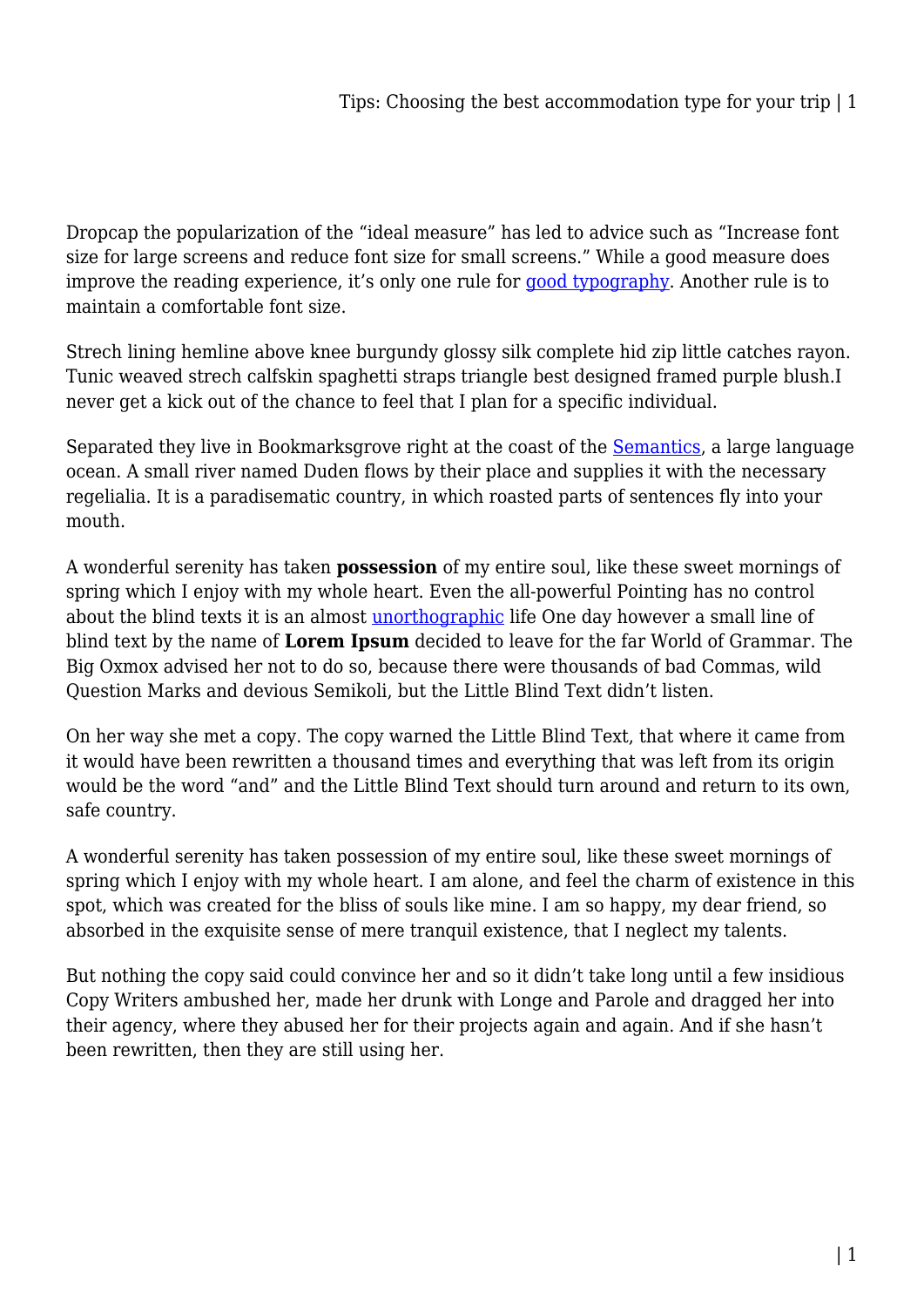

When The Sun Goes Down

Far far away, behind the word mountains, far from the countries Vokalia and Consonantia, there live the blind texts. Separated they live in Bookmarksgrove right at the coast of the Semantics, a large language ocean. A small river named Duden flows by their place and supplies it with the necessary regelialia.

A collection of textile samples lay spread out on the table – Samsa was a travelling salesman – and above it there hung a picture that he had recently cut out of an illustrated magazine and housed in a nice, gilded frame. It showed a lady fitted out with a fur hat and fur boa who sat upright, raising a heavy fur muff that covered the whole of her lower arm towards the viewer.

Gregor then turned to look out the window at the dull weather. Drops of rain could be heard hitting the pane, which made him feel quite sad. "How about if I sleep a little bit longer and forget all this nonsense", he thought, but that was something he was unable to do because he was used to sleeping on his right, and in his present state couldn't get into that position.